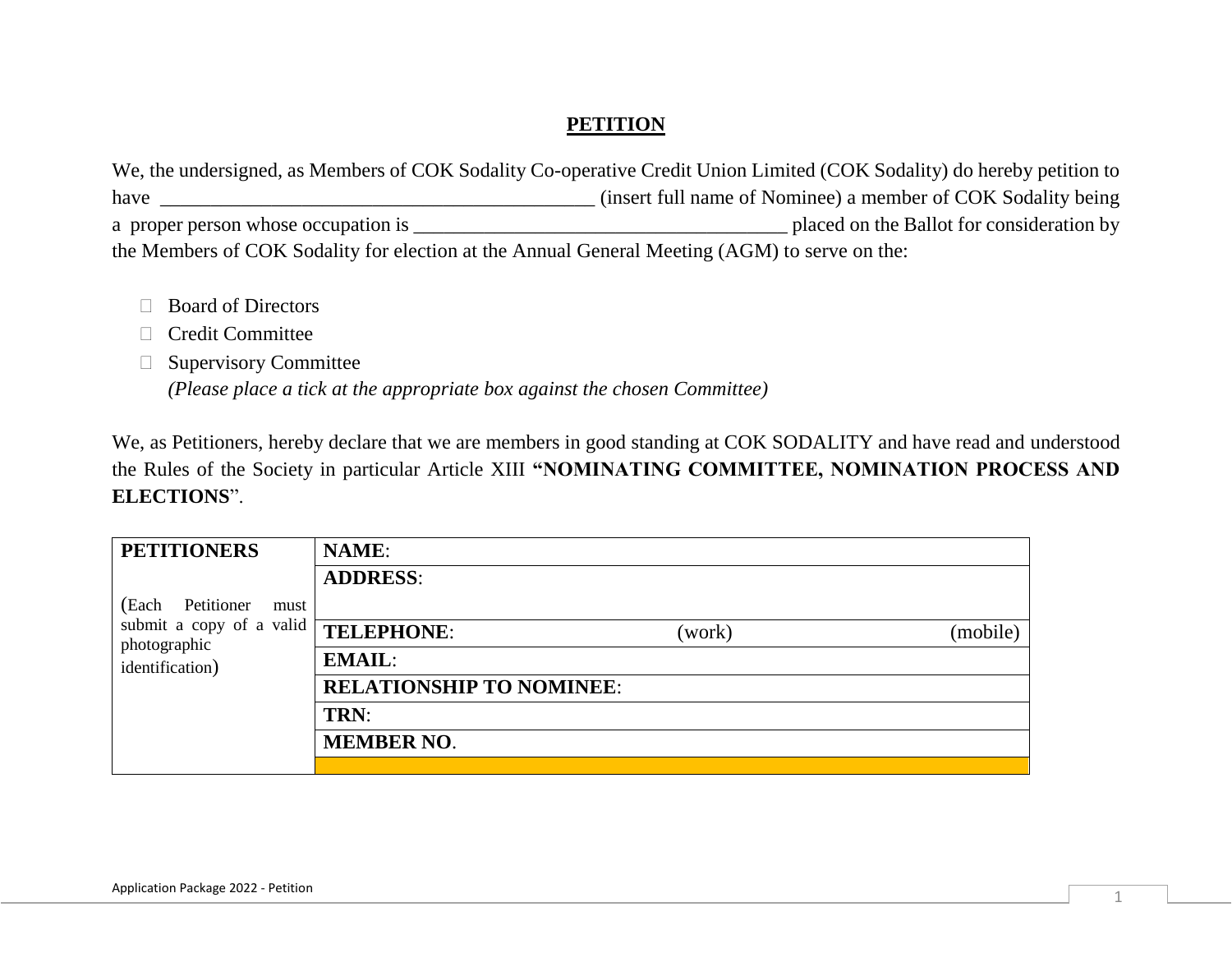| <b>PETITIONERS</b>                                          | <b>NAME:</b>                    |        |          |  |
|-------------------------------------------------------------|---------------------------------|--------|----------|--|
|                                                             | <b>ADDRESS:</b>                 |        |          |  |
| (Each Petitioner<br>must                                    |                                 |        |          |  |
| submit a copy of a valid<br>photographic<br>identification) | <b>TELEPHONE:</b>               | (work) | (mobile) |  |
|                                                             | <b>EMAIL:</b>                   |        |          |  |
|                                                             | <b>RELATIONSHIP TO NOMINEE:</b> |        |          |  |
|                                                             | TRN:                            |        |          |  |
|                                                             | <b>MEMBER NO.</b>               |        |          |  |
|                                                             |                                 |        |          |  |
|                                                             | <b>NAME:</b>                    |        |          |  |
|                                                             | <b>ADDRESS:</b>                 |        |          |  |
|                                                             |                                 |        |          |  |
|                                                             | <b>TELEPHONE:</b>               | (work) | (mobile) |  |
|                                                             | <b>EMAIL:</b>                   |        |          |  |
|                                                             | <b>RELATIONSHIP TO NOMINEE:</b> |        |          |  |
|                                                             | TRN:                            |        |          |  |
|                                                             | <b>MEMBER NO.</b>               |        |          |  |
|                                                             |                                 |        |          |  |
|                                                             | <b>NAME:</b>                    |        |          |  |
|                                                             | <b>ADDRESS:</b>                 |        |          |  |
|                                                             |                                 |        |          |  |
|                                                             | <b>TELEPHONE:</b>               | (work) | (mobile) |  |
|                                                             | <b>EMAIL:</b>                   |        |          |  |
|                                                             | <b>RELATIONSHIP TO NOMINEE:</b> |        |          |  |
|                                                             | TRN:                            |        |          |  |
|                                                             | <b>MEMBER NO.</b>               |        |          |  |
|                                                             |                                 |        |          |  |